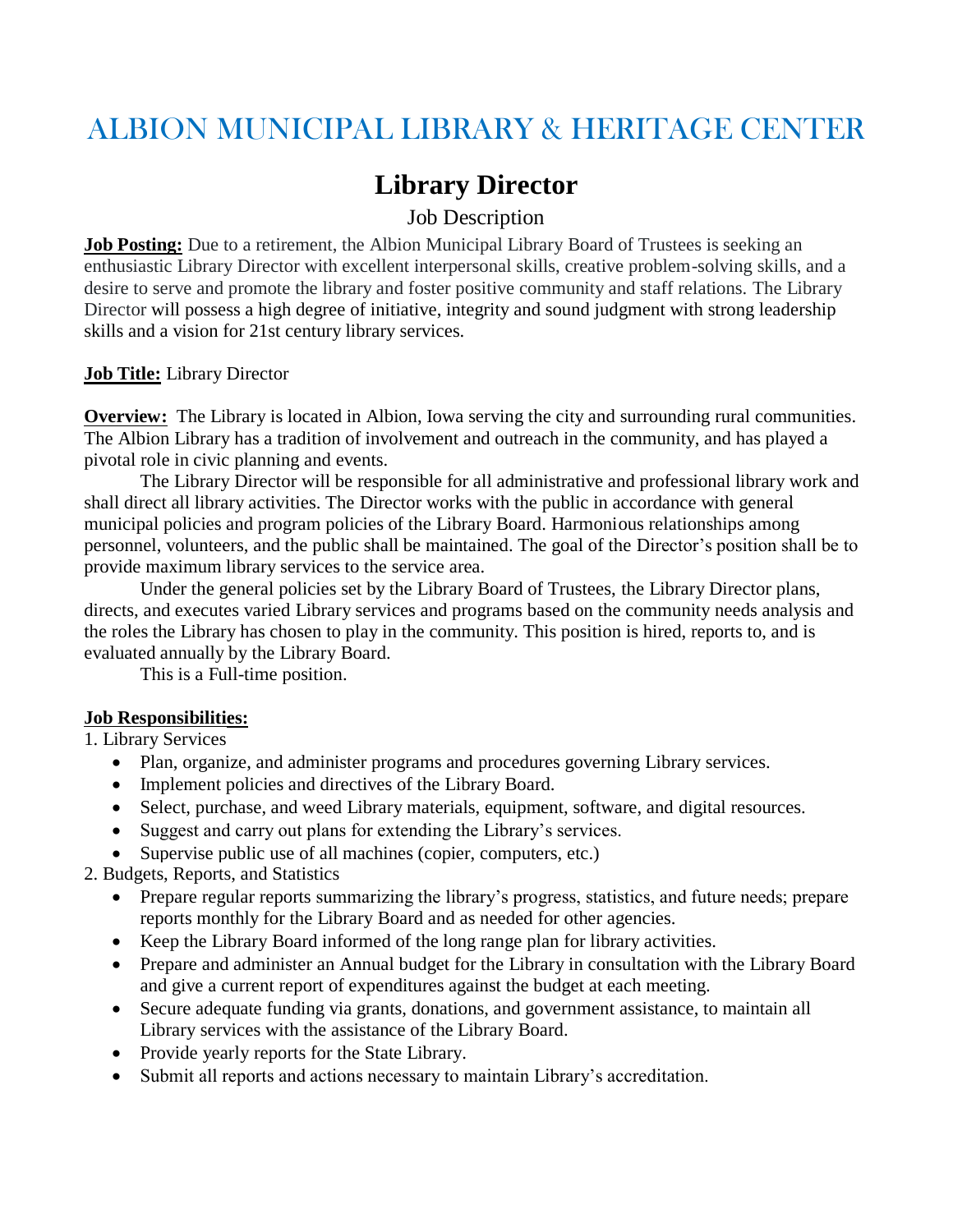3. Responsibilities to Library Board

- Act as technical advisor to the Library Board, recommending needed policies for board action.
- Report regularly to the Library Board, to the officials of the city and county, and to the general public.
- Attend all board meetings other than those in which Director's own salary or tenure are under discussion.
- With the Library Board Chair, prepare agendas and notify board members of each meeting.
- Be responsible for keeping the Library Board informed of issues and problems relating to the Library and for assisting in and promoting the continuing education of board members. (i.e. confidentiality of library records, open meetings law, Fair Labor Standards Act).
- Inform the board of pending library legislation on the local, state, and national levels.

# 4. Professional

- Demonstrate high professional standards and uphold similar expectations for all Library employees and volunteers in accordance with standard Library procedures.
- Attend professional meetings, workshops, and classes to maintain certification and keep current regarding new procedures. Affiliate with state professional organizations.
- Cooperate with the county library association in representing a request for funds to the Board of Supervisors.
- Make use of the services of consultants of the state and regional library system.
- Promote and write grants for the Library.
- Research and introduce new technology and formats into Library operations.
- Plan, draft, and administer standard procedures and protocols for Library operations and outreach services.
- Hire, evaluate, and manage Library employees (with the exception of the Library Director), and recruit volunteers.
- Serve as primary channel between Library Board and Library employees.
- Conduct staff & volunteer orientation, workshops, and meetings. Encourage staff & volunteers to take advantage of continuing education opportunities.

# 5. Public Relations

- Maintain an active program of public relations.
- Speak as requested to community groups about Library services.
- Utilize social media and other methods to expand outreach.
- Cooperate and consult with officials of other agencies on common library issues at city, county, regional, state, and national level.
- Maintain open communication with the Mayor, City Clerk, City Council, the Marshall County Supervisors, and other libraries.

# 6. Building & Facilities

- Supervise the care, maintenance, appearance and security of the Library building and property. Report to the Library Board any needed repairs.
- Administer use and maintenance of Library public meeting rooms, following Library policy established by the Library Board.
- Maintain ADA certification & ensure compliance with Library Board assistance.